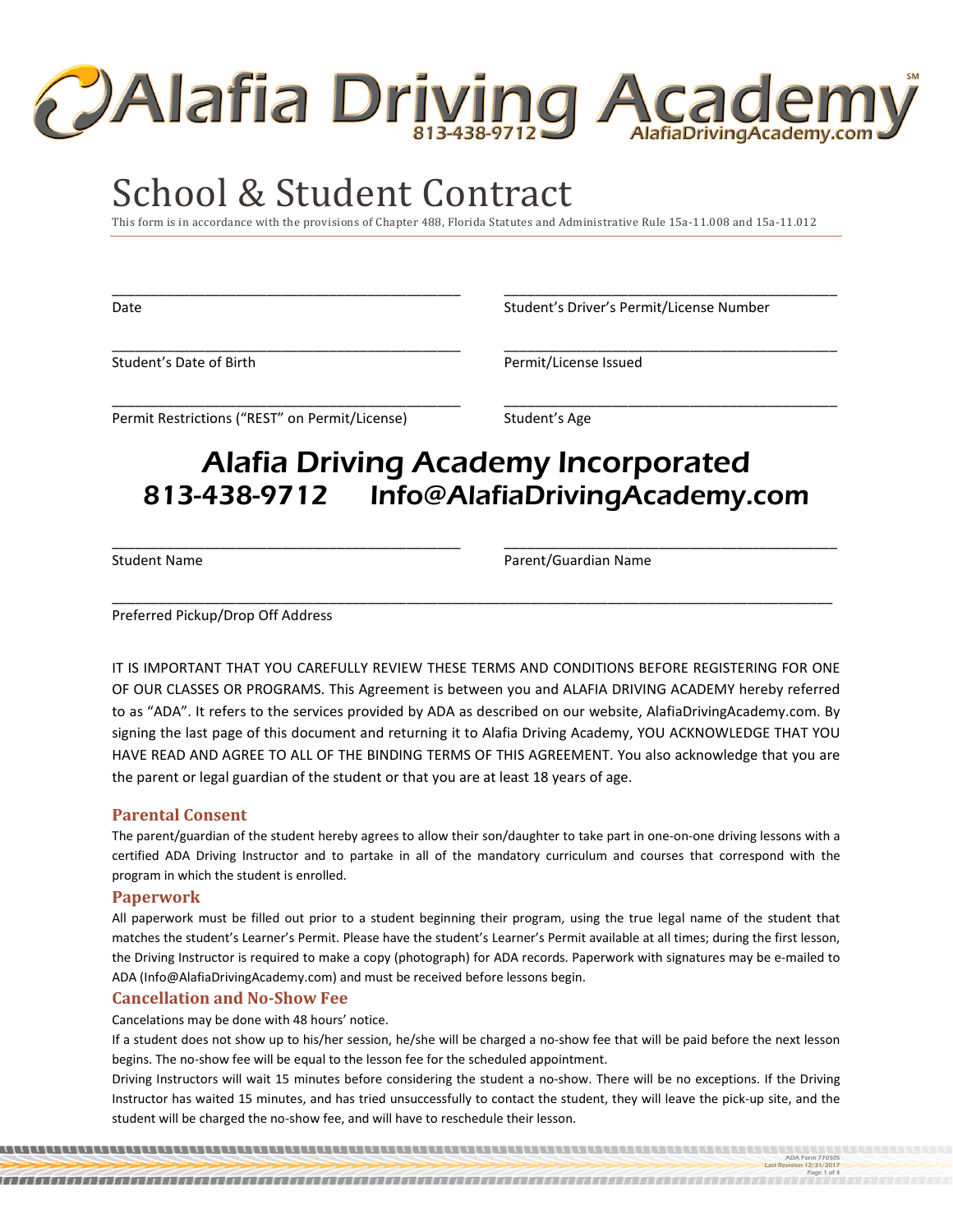# **CAlafia Driving Acader** AlafiaDrivingAcademy.com

# **Learner's Permit**

A student who holds a learner's permit must have the original learner's permit (photocopy is not permitted) with them for their lessons or else the lesson will be forfeited and the no-show fee will be charged to the student.

# **Geographical Restrictions**

It is the parent/guardian/student's responsibility to ensure that each program that they sign up for is geographically within ADA's serviceable radius. If a student wishes to be picked up outside of ADA's reachable radius, then he/she must consult ADA. An additional charge may be incurred for the additional traveling expenses, and that charge will be determined by ADA, in its sole discretion, on a case-by-case basis.

# **Rescheduling Appointments**

ADA, in its sole discretion, reserves the right to reschedule a student's appointment based on Driving Instructor availability for any of our services. Due to unforeseen circumstances such as traffic, the Driving Instructor may show up late for the scheduled driving lesson. The Driving Instructor might also have an illness or a sudden emergency and, therefore, ADA might have to reschedule a driving lesson appointment at the last moment. Keep in mind that the Driving Instructor will still conduct the full driving lesson if the Driving Instructor arrives late for the appointment. ADA will notify the student as soon as possible when any of these circumstances arise, and the student will not be charged to reschedule the lesson.

If the student needs to reschedule a lesson, he/she must notify ADA 48 hours prior to their appointment time. If the student does not notify ADA, he/she will be charged a no-show fee equal to the lesson fee for the scheduled appointment.

# **Changing a Pick-Up/Drop-Off Location**

The student may change their pick-up and drop-off location, with parental consent, for a behind-the-wheel lesson, but it must be within ADA's geographical limitations, and must be approved 24 hours before their behind-the-wheel lesson. ADA has the right, within its sole discretion, to deny any new pick up/drop off location.

# **Safety Behind the Wheel**

ADA and its Driving Instructors reserve the right to stop a lesson at any time due to the student's reckless and/or careless driving or unsafe conditions. Driving Instructors may take control of the car at any point during a lesson if they feel that the driver is unable to complete the lesson safely. If a lesson has to be discontinued for any of these reasons, the lesson will be forfeited and the student may reschedule a lesson at his/her expense.

# **Vehicles**

All ADA vehicles will be kept up to date with current registration, regular services and all necessary repairs. All necessary safety precautions will be taken before the student gets in an ADA vehicle for his/her lessons. Should something happen to any ADA vehicle which affects its safety or mechanical operation immediately prior to and/or during a lesson, ADA will, at its sole discretion, either reschedule a pro-rated lesson or schedule another lesson at no cost to the student on a case-by-case basis.

# **Personal Vehicle Use (If requested)**

The student may voluntarily choose to drive a personal vehicle (with Instructor's consent) while being taught by ADA Instructors. They will carry at least the legally mandated minimum amounts of liability insurance for their vehicle, and understand and agree their personal auto insurance will apply for any accidents/injuries that might be incurred during the lesson while the student is driving.

# **Student's Physical and Mental Condition**

It is the responsibility of the student and/or his/her parent/guardian(s) to notify ADA if there are any physical, mental or other conditions that can affect the student's ability to drive safety. The student/parent/guardian must notify ADA if there is any kind of medication that can affect the student's ability to drive safely. It is similarly the student and parent/guardian's responsibility to check if any medications affect the student's driving abilities.

Parents of students with learning disabilities are required to disclose these conditions and share student's Individual Learning Plan with ADA prior to start of behind-the-wheel lessons to contribute to the safety of both student and Driving Instructor.

# **Behavior**

The student must, at all times, act in a mature, respectful and appropriate manner during behind-the-wheel lessons, classroom sessions and/or workshops. Any behavior the Driving Instructor and ADA deems inappropriate and/or disruptive to the learning process can result in student expulsion. In the case of an expulsion, no refunds will be given. There will be no exceptions. The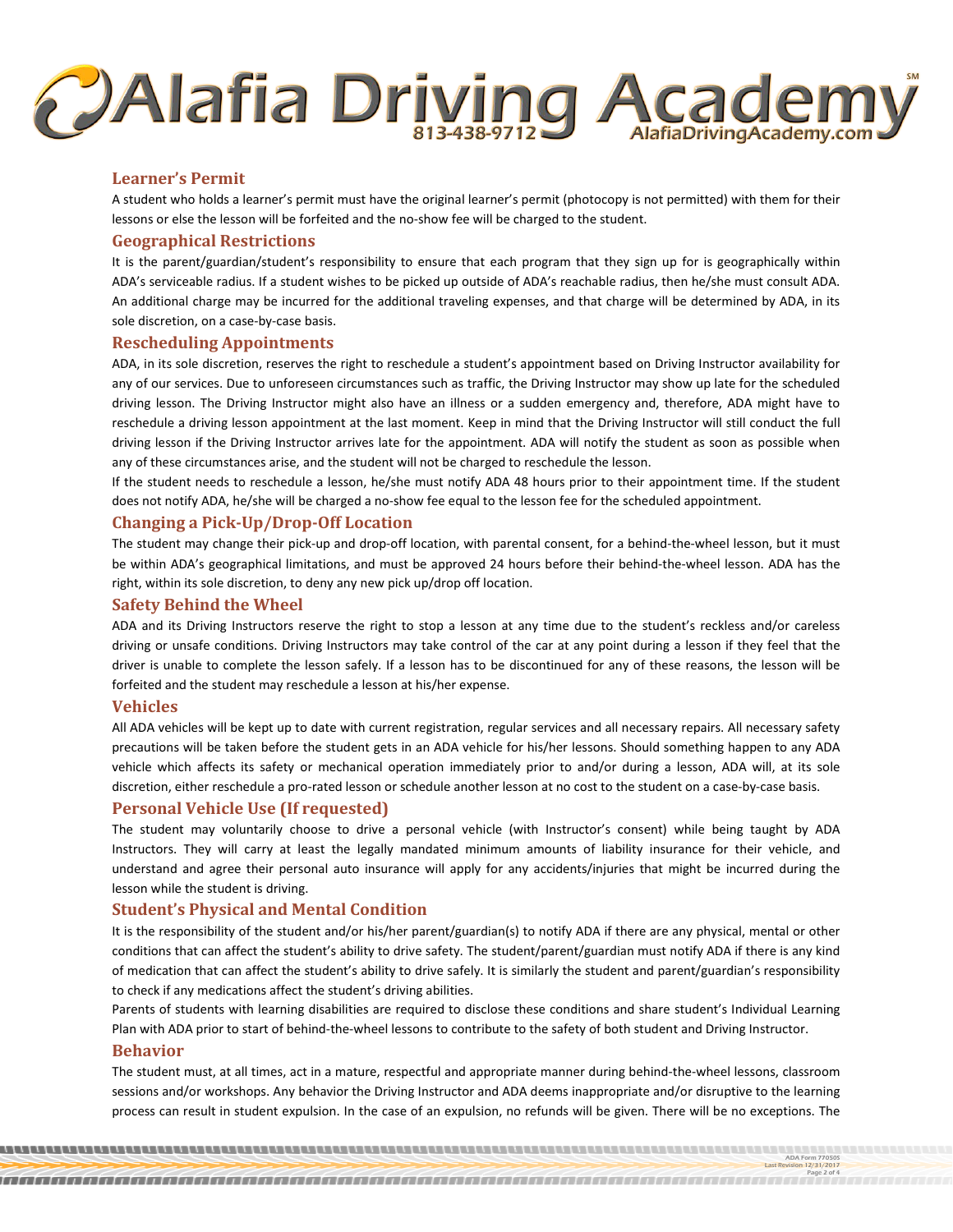

Driving Instructor will give two (2) warnings before expelling the student. No texting, cell phones, paging or electronic devices will be permitted during any of our training sessions.

#### **Cognitive Awareness**

The student agrees that he/she will not be under the influence of alcohol, illegal substances, or any other intoxicants or legal drugs which might induce sleepiness, nervousness, or other condition which could adversely affect his/her ability to drive an automobile or understand and comply with oral or written directions regarding the use of an automobile while participating in the program.

#### **Eyesight**

The student agrees that his/her eyesight will be sufficient for the purposes of carefully and cautiously driving an automobile and sufficient for him/her to read and understand ordinary road signs. If he/she has received a prescription for eye wear to be used to correct any eyesight deficiency which could adversely affect his/her driving ability, that prescribed eye wear will be worn throughout participation in the program.

#### **Guarantee or Warranty**

ADA DOES NOT PROMISE, WARRANT, OR GUARANTEE THAT ANY OF ITS STUDENTS WILL PASS HIS/HER DMV ROAD TEST OR THAT THEY WILL NOT GET INTO ANY AUTOMOBILE CRASHES WHILE TAKING PART IN ANY BEHIND-THE-WHEEL TRAINING LESSONS. To the fullest extent allowed by law, ADA disclaims any and all express and/or implied warranties related to its program, methods, processes and/or curriculum.

#### **Refunds**

ADA will not issue refunds once the student begins his/her behind-the-wheel lessons. ADA, however, reserves the right to issue refunds in extraordinary circumstances on a case-by-case basis. All refund requests must be made in writing and include the specific reason(s) for the requested refund and, only if accepted and approved by ADA management, a refund will be issued to the student on a pro-rated basis.

#### **Change of Program**

ADA reserves the right, in its sole and absolute discretion, to change, alter, modify and/or terminate its program or any portion thereof at any time as it deems necessary. Instructors may also change without notice due to unforeseen issues or illness.

#### **Release and Waiver**

The student and his/her parent/guardian hereby release, waive, and discharge all claims and potential claims against, and covenants not to sue ADA, its parent, subsidiaries, affiliated entities, officers, employees, agents and facilities with respect to any damages, injuries or losses of any kind to the student or any vehicle or any property damage or loss to any other party arising in connection with the student's enrollment and participation in the ADA curriculum, programs and training sessions and the student's operation of any ADA vehicles.

#### **Personal Property**

ADA is not liable for anything left in the ADA vehicles by the students. Each student needs to keep track of his/her personal belongings when in the ADA vehicles.

### **Driving Instructor Development/Shadowing**

As part of our ongoing Driving Instructor skill development and commitment to our level of quality and service through our lesson delivery, Alafia Driving Academy Instructors will periodically shadow one another's lessons. During the course of a student's behind-the-wheel training with ADA, there may be a second Driving Instructor present in the vehicle as a silent partner observing the lesson.

#### **Additional Passengers**

The parent/guardian agrees that multiple students or passengers may be in a car under the supervision of an ADA Driving Instructor.

#### **Filming**

Both the parent/guardian and student consent to the student being filmed during lessons. Each ADA vehicle may be equipped with an external and/or internal video camera(s) to record the student's driving performance and events on the road. Videos that show students faces will not be distributed externally without prior consent.